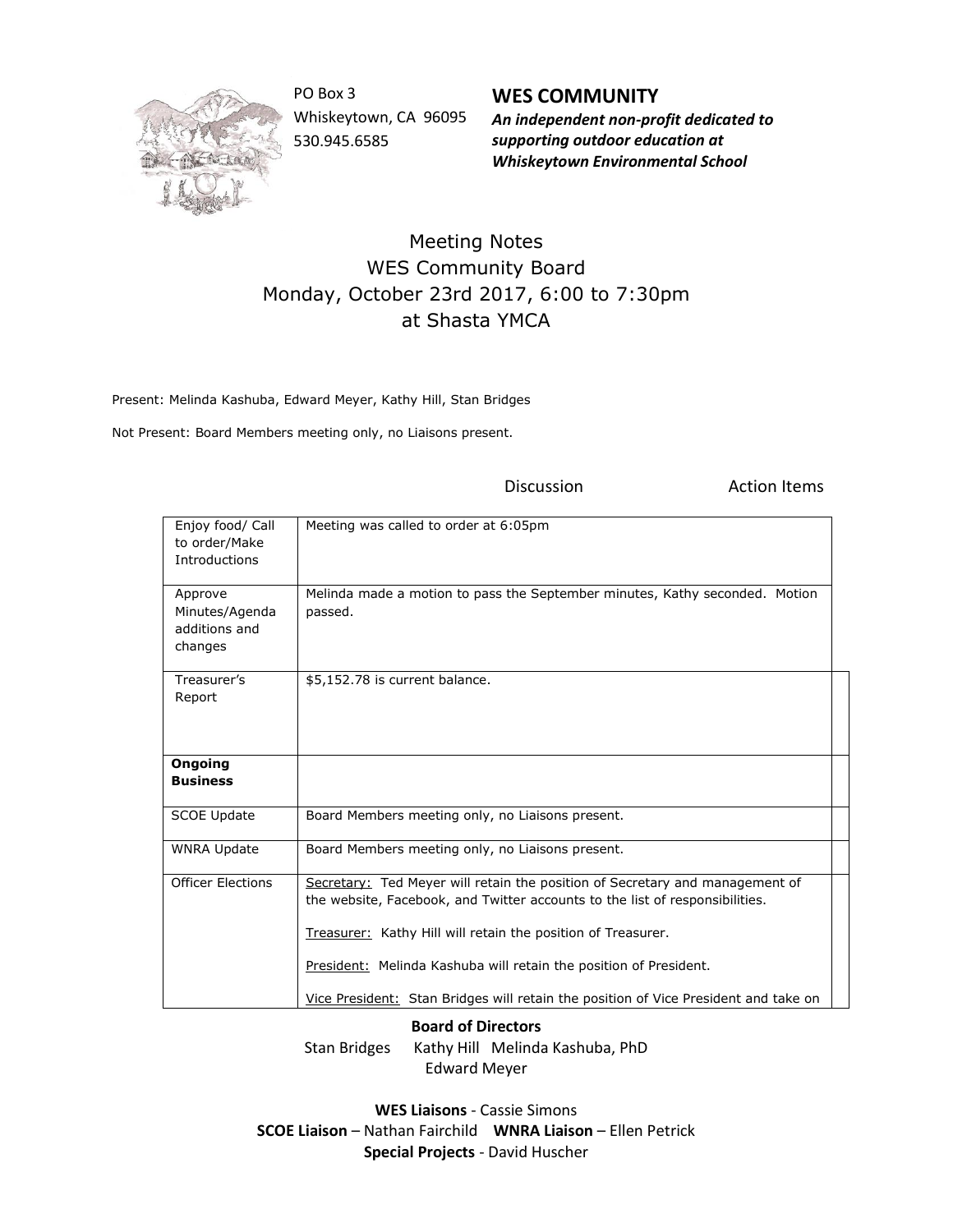|                                    | the role of WES Wish List Coordinator to act as Point of Contact for Wish List<br>issues.                                                                                                                                                                                                                                                                                                                                     |                                                                    |        |
|------------------------------------|-------------------------------------------------------------------------------------------------------------------------------------------------------------------------------------------------------------------------------------------------------------------------------------------------------------------------------------------------------------------------------------------------------------------------------|--------------------------------------------------------------------|--------|
| <b>Budget Planning</b><br>for 2018 | Wide ranging discussion of general budgetary topics and forecasting for next<br>year. Below is a copy of a purposed draft budget worked up by Melinda.<br>л                                                                                                                                                                                                                                                                   |                                                                    |        |
|                                    |                                                                                                                                                                                                                                                                                                                                                                                                                               |                                                                    |        |
|                                    |                                                                                                                                                                                                                                                                                                                                                                                                                               |                                                                    |        |
|                                    |                                                                                                                                                                                                                                                                                                                                                                                                                               | <b>DRAFT Budget</b><br>Jan 1, 2018 - Dec 31, 2018                  |        |
|                                    |                                                                                                                                                                                                                                                                                                                                                                                                                               | Budgeted                                                           | Actual |
|                                    | Bank Balance: Jan 1, 2018<br>(minus Chevron Grant)                                                                                                                                                                                                                                                                                                                                                                            | est.\$5,000.00                                                     |        |
|                                    | <b>Estimated Grants</b><br><b>Estimated Donations, 2018</b><br><b>Fund Raising</b><br>Raffle Income                                                                                                                                                                                                                                                                                                                           | \$1,000.00                                                         |        |
|                                    | <b>TOTAL</b>                                                                                                                                                                                                                                                                                                                                                                                                                  | \$6,000.00                                                         |        |
|                                    |                                                                                                                                                                                                                                                                                                                                                                                                                               |                                                                    |        |
|                                    | Spending, by category<br><b>Administration</b>                                                                                                                                                                                                                                                                                                                                                                                |                                                                    |        |
|                                    | PO Box Rental<br>Mailing, Fed Ex?                                                                                                                                                                                                                                                                                                                                                                                             | \$112.00<br>\$460.00                                               | \$     |
|                                    | Projects, WES Camp<br>Project A                                                                                                                                                                                                                                                                                                                                                                                               | \$500.00                                                           | \$     |
|                                    | <b>Donations, WES Camp</b>                                                                                                                                                                                                                                                                                                                                                                                                    | \$1,000.00                                                         |        |
|                                    | <b>Marketing</b><br><b>Brochures, Printing</b>                                                                                                                                                                                                                                                                                                                                                                                | \$250.00                                                           | \$     |
|                                    | <b>Website Creation/Maintenance</b><br>Website hosting<br><b>Project City Connect?</b>                                                                                                                                                                                                                                                                                                                                        | \$1,500.00?<br>\$200.00                                            | \$     |
|                                    | Whole Earth & Watershed Festival<br>50 <sup>th</sup> Anniversary Celebration                                                                                                                                                                                                                                                                                                                                                  | \$40.00                                                            |        |
|                                    | <b>Fundraising</b><br>Raffle expenses                                                                                                                                                                                                                                                                                                                                                                                         | \$100.00?                                                          |        |
|                                    | Honorariums                                                                                                                                                                                                                                                                                                                                                                                                                   |                                                                    |        |
|                                    | Prizes, 3 Top Fundraising Schools                                                                                                                                                                                                                                                                                                                                                                                             | \$720.00?                                                          |        |
|                                    |                                                                                                                                                                                                                                                                                                                                                                                                                               |                                                                    |        |
|                                    | The Company of the Company of                                                                                                                                                                                                                                                                                                                                                                                                 | $\sim$                                                             |        |
|                                    | <b>TOTAL, Expenses</b>                                                                                                                                                                                                                                                                                                                                                                                                        | \$4,882.00                                                         |        |
|                                    | <b>TOTAL, Dec 31, 2018</b>                                                                                                                                                                                                                                                                                                                                                                                                    |                                                                    | 淼      |
|                                    |                                                                                                                                                                                                                                                                                                                                                                                                                               |                                                                    |        |
|                                    |                                                                                                                                                                                                                                                                                                                                                                                                                               | $\mathcal{P}(\mathcal{C})$ . The set of $\mathcal{P}(\mathcal{C})$ |        |
|                                    |                                                                                                                                                                                                                                                                                                                                                                                                                               |                                                                    |        |
|                                    |                                                                                                                                                                                                                                                                                                                                                                                                                               |                                                                    |        |
|                                    |                                                                                                                                                                                                                                                                                                                                                                                                                               |                                                                    |        |
|                                    |                                                                                                                                                                                                                                                                                                                                                                                                                               |                                                                    |        |
|                                    | $\frac{1}{\alpha} \sum_{i=1}^{\infty} \frac{1}{\alpha_i} \sum_{i=1}^{\infty} \frac{1}{\alpha_i} \sum_{i=1}^{\infty} \frac{1}{\alpha_i} \sum_{i=1}^{\infty} \frac{1}{\alpha_i} \sum_{i=1}^{\infty} \frac{1}{\alpha_i} \sum_{i=1}^{\infty} \frac{1}{\alpha_i} \sum_{i=1}^{\infty} \frac{1}{\alpha_i} \sum_{i=1}^{\infty} \frac{1}{\alpha_i} \sum_{i=1}^{\infty} \frac{1}{\alpha_i} \sum_{i=1}^{\infty} \frac{1}{\alpha_i} \sum$ |                                                                    |        |
|                                    |                                                                                                                                                                                                                                                                                                                                                                                                                               |                                                                    |        |
|                                    | the control of the control of                                                                                                                                                                                                                                                                                                                                                                                                 |                                                                    |        |
|                                    |                                                                                                                                                                                                                                                                                                                                                                                                                               |                                                                    |        |
|                                    |                                                                                                                                                                                                                                                                                                                                                                                                                               |                                                                    |        |
|                                    |                                                                                                                                                                                                                                                                                                                                                                                                                               |                                                                    |        |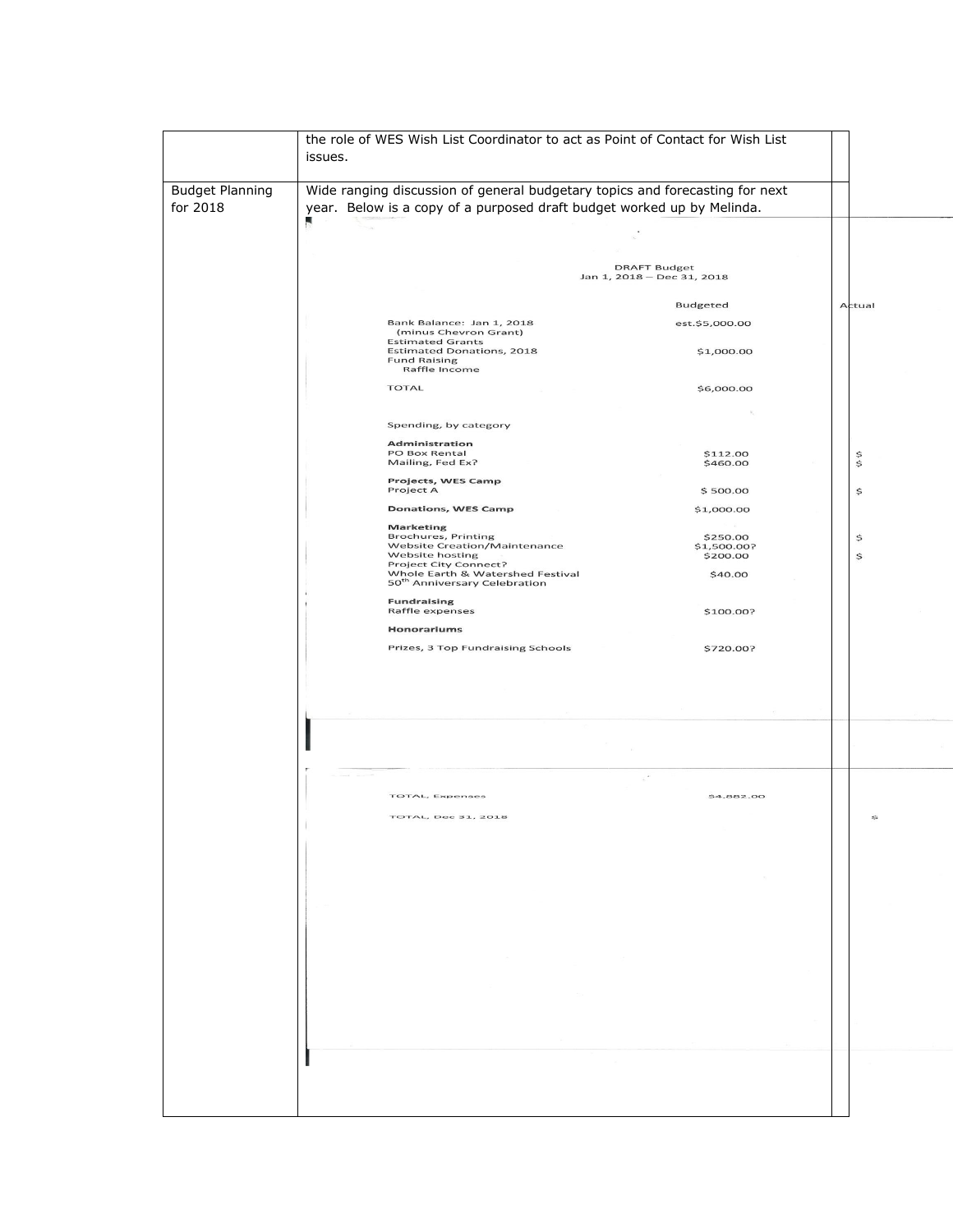| Giving Tuesday                                        | WES Community's Mission Statement will be part of the Online Giving Tuesday<br>Profile. Kathy has been working on the profile and it will go live on around<br>10/30/17. A few small changes were made to the Mission statement to tailor it to<br>the Giving Tuesday site. See below.                                                                                                                                                                                                                                                                                                                                                                                                                                                                                                       |  |
|-------------------------------------------------------|----------------------------------------------------------------------------------------------------------------------------------------------------------------------------------------------------------------------------------------------------------------------------------------------------------------------------------------------------------------------------------------------------------------------------------------------------------------------------------------------------------------------------------------------------------------------------------------------------------------------------------------------------------------------------------------------------------------------------------------------------------------------------------------------|--|
|                                                       | The WES Community supports the educational goals, the natural sciences, and outdoor<br>recreation opportunities at Whiskeytown Environmental School.                                                                                                                                                                                                                                                                                                                                                                                                                                                                                                                                                                                                                                         |  |
|                                                       | WES Community contributes to the schools mission by advocating and linking with the<br>community, businesses and public agencies through fundraising and donations                                                                                                                                                                                                                                                                                                                                                                                                                                                                                                                                                                                                                           |  |
|                                                       | Melinda passed out a wealth of info regarding getting the word out about our<br>involvement in NSGT. Will begin to share the info via social media.                                                                                                                                                                                                                                                                                                                                                                                                                                                                                                                                                                                                                                          |  |
| Quilt Raffle                                          | Discussion of how to manage the raffle despite the numerous challenges posed.<br>Kathy learned that it is against the Law in California to do online auctions so we<br>will not be able to utilize Raffle Ready. As a result Kathy will be looking into other<br>strategies to get the quilt out in the community to be raffled. Thinking about<br>trying to partner with a local quilt shop to display the quilt and sell tickets.                                                                                                                                                                                                                                                                                                                                                          |  |
| Friends<br>Agreement with<br><b>NPS</b>               | Glendee Ane Osborne, NPS Cultural Manager, has finished the report regarding<br>the status of the historic local significance of the buildings and property of the<br>campus.                                                                                                                                                                                                                                                                                                                                                                                                                                                                                                                                                                                                                |  |
|                                                       | Melinda has been in communication with Jennifer Gibson regarding the nuts and<br>bolts of a Friends Agreement with the NPS. Jennifer is talking to an Agreements<br>Staffer at the Regional level about the agreement that we would best fit into.<br>Seems like the most natural fit is that WES Community would act as a fundraiser<br>intermediary for the various agencies and partners, SCOE, NPS, etc that share<br>an interest in WES and its programs and facilities. Agreement with the NPS can<br>be fairly simple consisting of a letter agreement. Melinda plans to meet with<br>Jennifer to discuss more details in the coming weeks. NPS understands the<br>importance of WES programs as it provides them with a great opportunity to have<br>exposure to educating children. |  |
| Facebook/Twitter/<br>Website                          | Discussion about seeking to create a more clear vision about what the content<br>and look the website should have in 2018.                                                                                                                                                                                                                                                                                                                                                                                                                                                                                                                                                                                                                                                                   |  |
|                                                       | Edward will share the Google login for WES Community with other board<br>members so that all will have access to Drive and various other Google platforms.                                                                                                                                                                                                                                                                                                                                                                                                                                                                                                                                                                                                                                   |  |
| <b>Future Business</b>                                |                                                                                                                                                                                                                                                                                                                                                                                                                                                                                                                                                                                                                                                                                                                                                                                              |  |
| Meeting Dates for<br>2018                             | 1/22; 2/26; 3/26; 4/23; 5/21*; 6/25; 7/23; 8/27; 9/24; 10/22; and 12/3*                                                                                                                                                                                                                                                                                                                                                                                                                                                                                                                                                                                                                                                                                                                      |  |
| Volunteer Group<br>Organized                          |                                                                                                                                                                                                                                                                                                                                                                                                                                                                                                                                                                                                                                                                                                                                                                                              |  |
| 50 <sup>th</sup> Anniversary<br>Planning<br>Committee | Whatever group determines to take the lead will be responsible for insurance.                                                                                                                                                                                                                                                                                                                                                                                                                                                                                                                                                                                                                                                                                                                |  |
| Grant Calendar                                        | Melinda is getting a Grant Calendar formulated and filled out and has asked that<br>anyone who has info on grants send it over to her and she will input it into the<br>calendar.                                                                                                                                                                                                                                                                                                                                                                                                                                                                                                                                                                                                            |  |